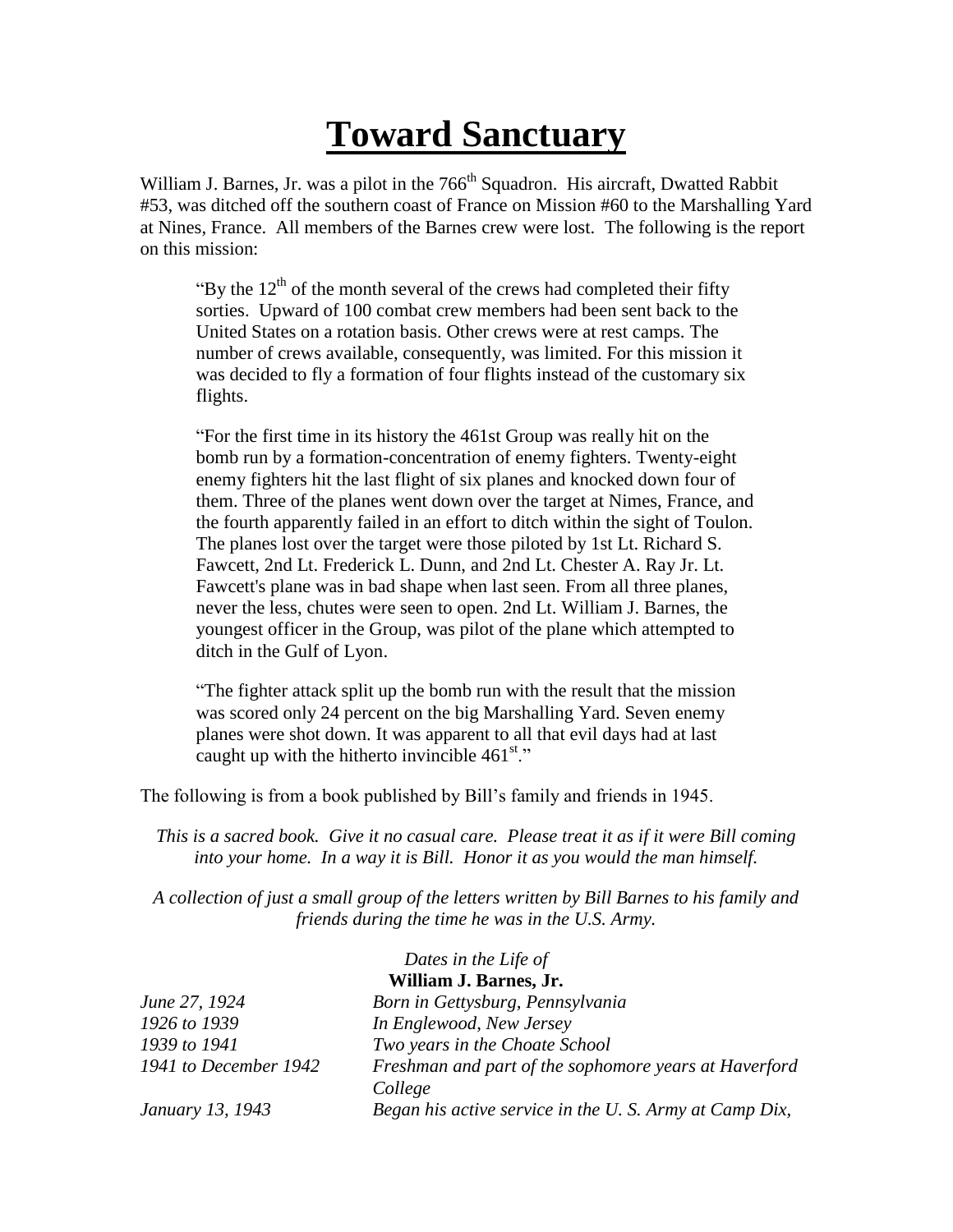|                       | New Jersey. The sudden termination of voluntary<br>enlistment found him with his papers not quite in order for<br>enlistment in the Army Air Corps. He came home,<br>requested immediate selection by his Draft Board, and<br>was sent off in the next group from Englewood on January<br>6, with one other eighteen-year-old. |
|-----------------------|--------------------------------------------------------------------------------------------------------------------------------------------------------------------------------------------------------------------------------------------------------------------------------------------------------------------------------|
| November 3, 1943      | Awarded his Pilot wings, and commission as Second                                                                                                                                                                                                                                                                              |
| December 1943 forward | Lieutenant, at Stuttgart, Arkansas.<br>With the $766^{th}$ Bomb Squadron, $461^{st}$ Bomb Group,<br>Fifteenth Air Force, Italy.                                                                                                                                                                                                |
| July 7, 1944          | Promoted to First Lieutenant (He probably had not<br>learned of this at the time of his last flight.)                                                                                                                                                                                                                          |
| July 12, 1944         | Lost in action over Southern France.                                                                                                                                                                                                                                                                                           |
|                       | <b>Persons Mentioned in His Letters</b>                                                                                                                                                                                                                                                                                        |
| Mom and Daddy         |                                                                                                                                                                                                                                                                                                                                |
| Kitty and Molly       | His sisters, older than he.                                                                                                                                                                                                                                                                                                    |
| Richard               | Usually "Richie", his younger brother                                                                                                                                                                                                                                                                                          |
| <b>Boof</b>           | Miss Ruth Malliet, R.N., in the family through his Daddy's<br>office, during all the period of Bill's memory.                                                                                                                                                                                                                  |
| <b>Beans</b>          | His Haverford roommate and continuing pal; as of<br>November 1944: Naval Air Cadet, C. W. Matlack.                                                                                                                                                                                                                             |
| <b>Bob</b>            | Robert Boardman – Choate chum and steadfast friend.                                                                                                                                                                                                                                                                            |
| <b>Trig</b>           | Trygue Sween – Englewood chum at all times – entering<br>the service as a Marine at about the time of Bill's<br>induction.                                                                                                                                                                                                     |
| Johnnie               | John W. Taussing, Jr., Englewood next door pal, now a<br>Marine.                                                                                                                                                                                                                                                               |
| King                  | J. Kingsley Noble, another Englewood pal - now in U.S.<br>Coast Guard.                                                                                                                                                                                                                                                         |
| The Head              | Dr. George St. John of Choate School.                                                                                                                                                                                                                                                                                          |
| Dean Mac              | Dr. Archibald MacIntosh of Haverford College.                                                                                                                                                                                                                                                                                  |
| Mr. Niehaus           | Mr. H. Dayton Neihaus, his Physics Master at Choate,<br>through whom Bill first learned to enjoy reading.                                                                                                                                                                                                                      |
| <b>Betty</b>          | A fictitious name of a girl to take the place of a girl's<br>name that occurs in his letters, but whose real name it<br>seems best not to include.                                                                                                                                                                             |

*When Bill went away he did not expect to come back. He hoped to come back – as the time for coming back seemed to be approaching a great eagerness to come burst over him – but he seemed to know that the thing he was doing contained in it all that he was going to have in life.*

*We all understood this feeling of his, and we had a very definite kind of bargain with him. If he did not come back we would do our best to help him carry on his living here.*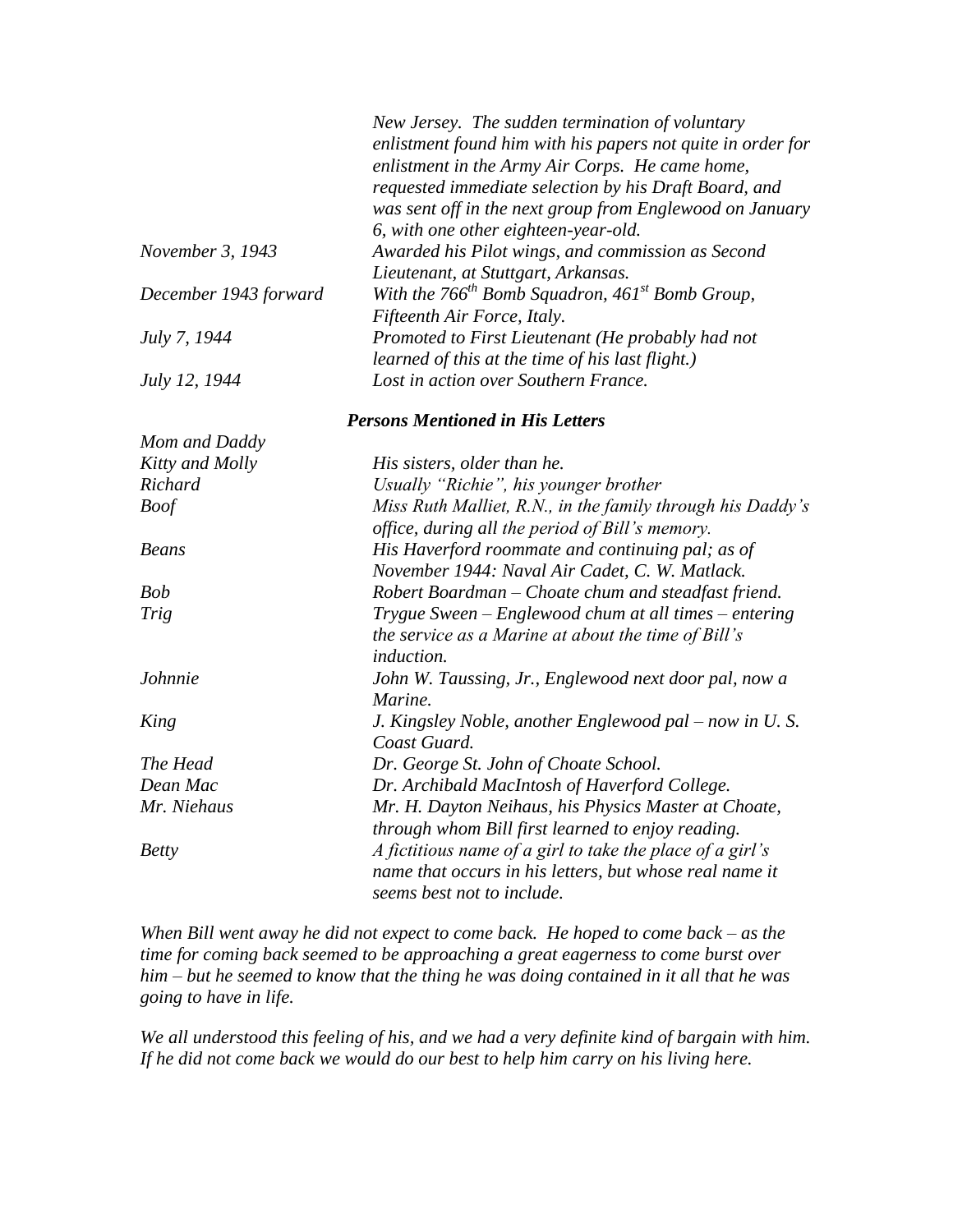*We cannot believe that those who have made the greatest sacrifice will be penalized by an ending of their living. Rather we believe that Bill's life has just burst out into full bloom. And so to help us at home, and all who belong to that inspired company who know his beautiful life, we are putting together this little collection of parts of Bill's letters written during the short year and a half while he was in the Army.*

*It will help because it is almost the only way those of us here at home know the Bill of 1942 grown into the one of 1944. All of this rapid growth took place away from all of us, and we must add these letters to what we previously knew to see him as he stepped from a cramped cock-pit into the spaciousness of God's free Life.*

*In making our selections for his letters our worst error would be to pick unwisely so that he would seem unreal. What we want desperately to keep is Bill, Bill as we know him, not any celestialized resemblance. We speak of unusual beauty as being unearthly, but we prefer to think that people on earth can be beautiful, to a superlative degree.*

*Maybe that is just quibbling, for it is probably true that heaven and earth are not far apart at all, that heaven is always right at hand. Bill was a boy's boy – in the rough and tumble he roughed and tumbled. He also had a spiritual quality that sometimes made you catch your breath. Heaven can have few lovelier things than Bill's smile.*

*Bill's awful struggle was the inevitable struggle between cleanness and dirtiness. His cleanness made him suffer when exposed to dirtiness in any form. The worst criticism we have heard of him from an Army associate is just, in effect, that Bill was disturbed by evil. Implying that Bill's attitude was the opposite this critic assured us that his own philosophy was: "I am not my brother's keeper."*

*We have no clear proof that Bill was killed. First he was reported "missing" then, after elapse of time, "killed in action." Suppose by some miracle he should have escaped from that plane, which was hit by gunfire in the air and then wrecked and engulfed by a landing in the sea – suppose he should again walk in among us. Would he be embarrassed by finding these letters printed and in the hands of his friends? We'll risk it.*

*For Bill has completed a chapter in his life. He is a great spirit, now. Fundamentally it will not make much difference whether we see him in his pilot uniform or not. Bill himself will be here all right. He was glad when he went away that he could leave with us some nice photographs of himself. He knew they helped. And he'll understand that this is just a talking picture.*

*There is one other question that we must expect to hear raised – it is implied in some of the counsels we received on ways to manage our sorrow: wouldn't it be better to leave these letters in their envelopes and let time and forgetfulness soothe our grief? All that is living in the hearts of Bill's family cries out: "No!"*

*There is only One other than Bill, Who has died for us, to Whom we will acknowledge any greater indebtedness, and it is only when we have forgotten Him that we have suffered real defeat. That which was in His life was likewise in Bill. If we keep Bill with us the way Bill had Him, we shall be all right, for They together will be with us.*